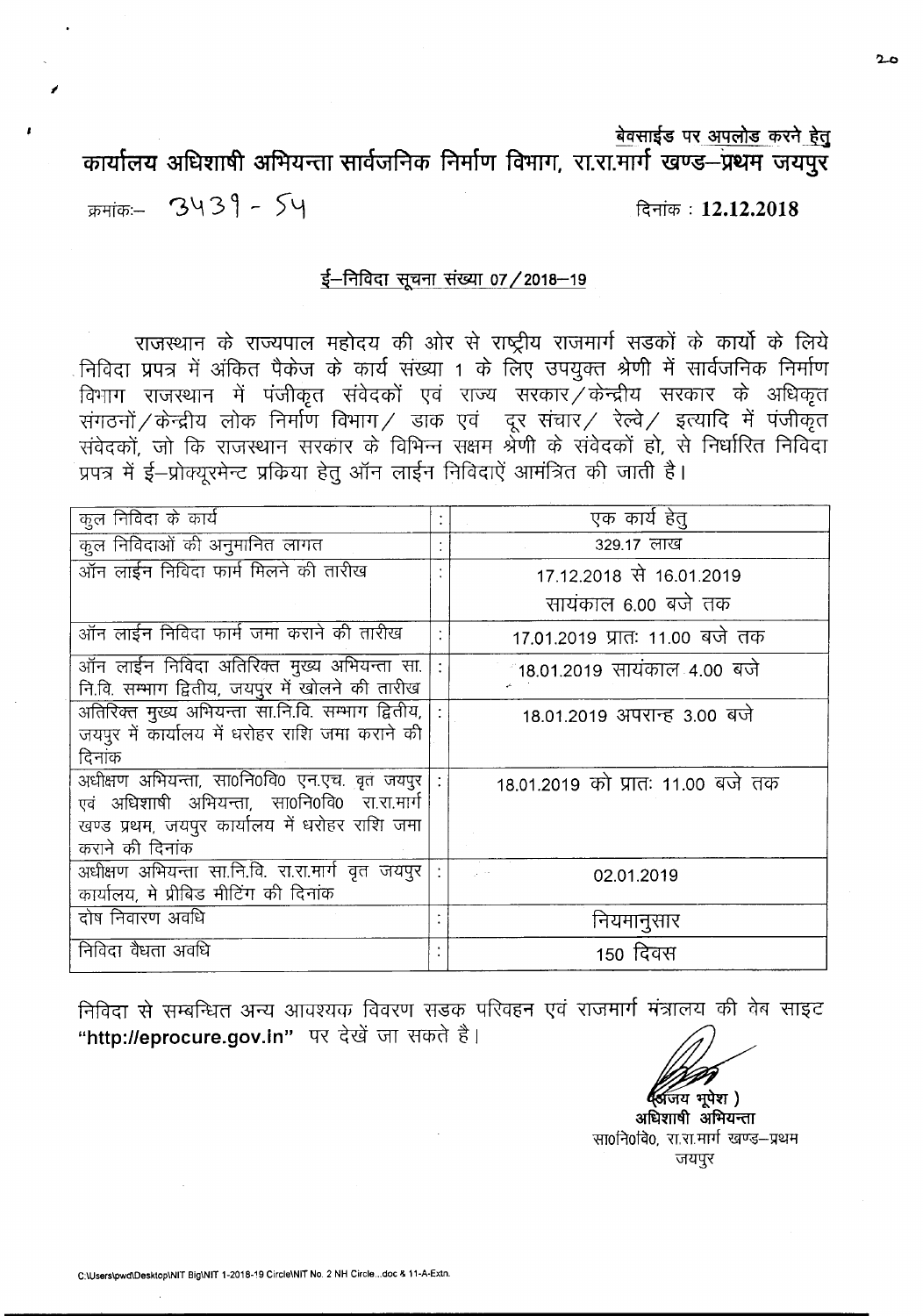#### $\frac{1}{2}$ Upload on website OFFICE OF THE EXECUTIVE ENGINEER PWD NH Dn. I JAIPUR<br>No. Date: 12.12.2018

### NIT No. *07/2018·19*

The Executive Engineer PWD NH Dn I Jaipur on behalf of Governor of Rajasthan, invites online bids for e-tendering process from Competent Class/category Contractors registered in Public Works Department and equivalent Class/category Contractors registered in Central/State Governments and their undertakings/Central Public Works Department/Post and Telegraph Department/Railway etc. for the construction of work S.No. 1 including defect liability period mentioned in tender documents.

| Total number of works in NIT                       | ٠         | One Works                |
|----------------------------------------------------|-----------|--------------------------|
| Total estimated cost of NIT                        |           |                          |
|                                                    |           | 329.17 lacs              |
| On line tender downloading date                    |           |                          |
|                                                    |           | 17.12.2018 to 16.01.2019 |
|                                                    |           | Upto 6.00 PM             |
| On line tender Uploading date                      |           | 17.01.2019 Upto 11.00 AM |
|                                                    |           |                          |
| On line tender opening date in the office of Addl. | $\bullet$ | 18.01.2019 at 4.00 PM    |
| Chief Engineer PWD Zone-II Jaipur                  |           |                          |
| Deposit of earnest money in the office of Addl.    | $\bullet$ | 18.01.2019 Upto 3.00 PM  |
| Chief Engineer PWD Zone-II Jaipur                  |           |                          |
| Deposit of earnest money in the office of          |           | 18.01.2019 Upto 11.00 AM |
| Superintending Engineer PWD NH Circle, Jaipur      |           |                          |
| and Executive Engineer PWD NH Dn.I, Jaipur         |           |                          |
| Pre-Bid meeting in the office of Superintending    |           |                          |
| Engineer PWD NH Circle, Jaipur                     |           | 02.01.2019               |
| Defect liability period as per rules               | ٠         |                          |
|                                                    |           | As per Rule              |
| <b>Bid validity</b>                                |           | 150 Days                 |
|                                                    |           |                          |

The complete details related to NIT may be seen/visit on Ministry of Road Transport & Highways website *''http://eprocure.gov.in''*

(Ajay Bhupesh)

Executive Engineer PWD NH Dn.! Jaipur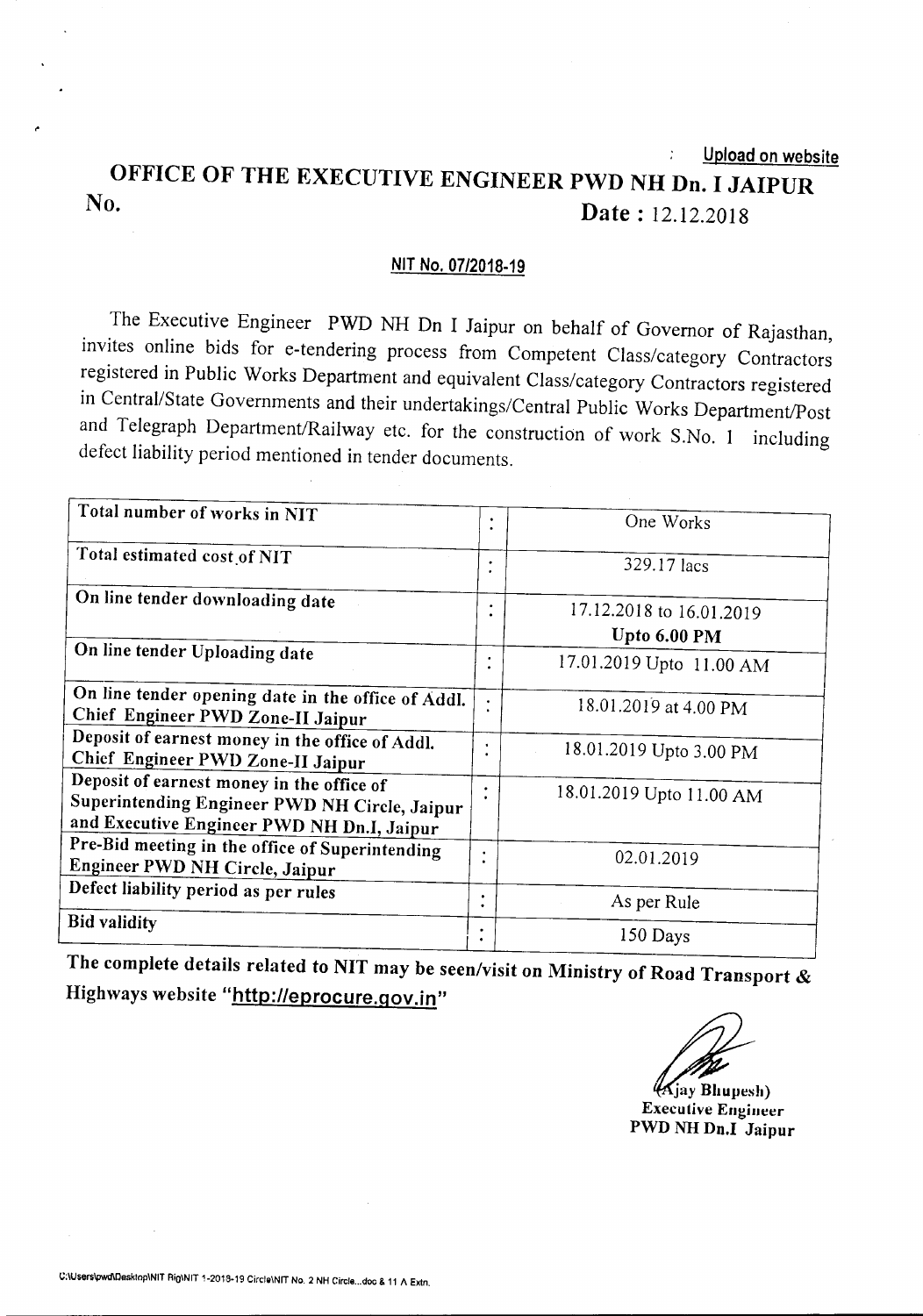अपलोड करने हेतु

## राजस्थान सरकार राष्ट्रीय उच्च मार्ग परियोजना राष्ट्रस्तरीय निविदा सूचना

दिनांक: 12.12.2018

 $\ddot{\cdot}$ 

बिड संख्या-07 / 2018-19 / डी-

# निविदा सूचना संख्या 07/2018-19

राजस्थान के राज्यपाल महोदय की ओर से अधिशाषी अभियन्ता सार्वजनिक निर्माण विभाग, रा0रा0मार्ग खण्ड-प्रथम जयपुर द्वारा निम्नलिखित पैकेज कार्य संख्या 1 के लिए डिफैक्ट लाईब्लिटी अवधि जो कि निविदा प्रपत्र में अकित हैं, के लिए राजस्थान सरकार में उपयुक्त श्रेणी में पंजीकृत संवेदकों और समकक्ष संवेदकों जो कि केन्द्रीय लोक निर्माण विभाग, डाक एवं तार विभाग, रेल विभाग एवं अन्य केन्द्र / राज्य सरकार एवं उनके उपकम में पंजीकृत संवेदकों से ई—टेन्डरिंग प्रकिया द्वारा) ऑन लाइन निविदायें आमंत्रित की जाती ੜੇ :—

| Φ.<br>सं. | कार्य का नाम                                                                                                                                                                                                                                  | कार्य की<br>अनुमानित<br>लागत<br>लाखों में | *धरोहर<br>राशि<br>लाखो<br>ਸੇਂ | <b>निविदा शुल्क</b>                                                       | कार्य पूर्ण<br>करने की<br>अवधि | ऑन लाईन राशि<br>RPAO Jaipur के<br>पक्ष में                                                                                                                                                            | सम्बन्धित रा.रा.  <br>मार्ग खण्ड का  <br>नाम                              | निविदा प्राप्ति<br>कार्यालय का नाम                           |
|-----------|-----------------------------------------------------------------------------------------------------------------------------------------------------------------------------------------------------------------------------------------------|-------------------------------------------|-------------------------------|---------------------------------------------------------------------------|--------------------------------|-------------------------------------------------------------------------------------------------------------------------------------------------------------------------------------------------------|---------------------------------------------------------------------------|--------------------------------------------------------------|
|           |                                                                                                                                                                                                                                               | 3                                         | 4                             | 5                                                                         | -6                             |                                                                                                                                                                                                       | R                                                                         | 9                                                            |
|           | राष्ट्रीय राजमार्ग संख्या<br>248ए किमी 61/700<br>से 65/700, 66/100<br>से 68/00, 68/0 से<br>72/0, 72/0 से<br>$73/0$ , $74/0$ से<br>76/500 एवं 77/500<br>से<br>80 / 500<br>(शाहपुरा—अलवर—राम<br>गढ–नुहू–गुडगांव)<br>सडक पर नवीनीकरण<br>का कार्य | 329.17                                    | $*6.58$                       | स्टेशनरी<br>चार्जेज रू.<br>$1000+$<br>निविदा<br>शुल्क<br>4000+<br>15% ਕੇਟ | 5 माह                          | पि एण्ड<br>अकाउण्ट्स  <br>आ़ेफिसर,(एन.एच) सडक  <br>परिवहन एवं राजमार्ग <br>मित्रालय जयपुर, के खाते में  <br>आन लाईन राशि जमा की<br>जानी है। खाता संख्या का<br>विवरण सलंग्न है। राशि<br>কৈ. 5750 $/$ – | अधिशाषी<br>अभियन्ता,<br>सा0नि0वि0 रा. <br>रा.मार्ग खण्ड  <br>प्रथम, जयपुर | अतिरिक्त मुख्य<br>अभियंता सानिवि<br>सम्भाग द्वितीय,<br>जयपुर |

\*सा.नि.विभाग में पंजीकृत संवेदकों द्वारा 2 प्रतिशत की बजाय 1/2 प्रतिशत धरोहर राशि जमा करायी जा सकेगी।

### $(3i)$  – सामान्य

- 1 राजस्थान सरकार वित्त विभाग (व्यय–III) के अनुसारण में रू. 1.50 करोड से 5.00 करोड की लागत के सडक कार्यो के लिये पीटेशियलएसेसमेन्ट पद्धति अपनाई जावेगी। रू. 5.00 करोड से अधिक लागत के सडक कार्यों के लिए तकनीकी एवं वित्तीय बिड पद्धति अपनाई जावेगी जबकि रू. 1.50 करोड से कम लागत के कार्यों के लिये सिर्फ वित्तीय बिड होगी।
- 2. निविदा देने की शर्ते एवं अन्य विवरण किसी भी कार्य दिवस को कार्यालय समय में राम्बन्धित कार्यालय में देखे जा राकते हैं।
- 3. किसी निविदा को स्वीकार करने एवं बिना कारण बताये निरस्त करने के समस्त अधिकार सक्षम अधिकारी के पास सुरक्षित है। आर.पी.डब्ल्यू.ए.–100 की समस्त शर्ते मान्य होगी।

#### (ब) - बिडींग डाकूमेन्ट

- 1. निविदा प्रपत्र को इन्टरनेट साइट "http://eprocure.gov.in" से दिनांक 17.12.2018 को प्रातः 10 बजे से दिनांक 16.01.2019 को सांय 6.00 बजे तक डाउनलोड (download) कर सकते है।
- 2. (अ)निविदा प्रपत्र इलेक्ट्रोनिक फॉरमेट में बेव साइट **"http://eprocure.gov.in"** पर निम्नानुसार दिनांक 17.01.2019 को प्रातः 11.00 बजे तक जमा कराये जा सकते हैं एवं प्राप्त निविदायें, इलेक्ट्रोनिक फॉरमेट में बेव साइट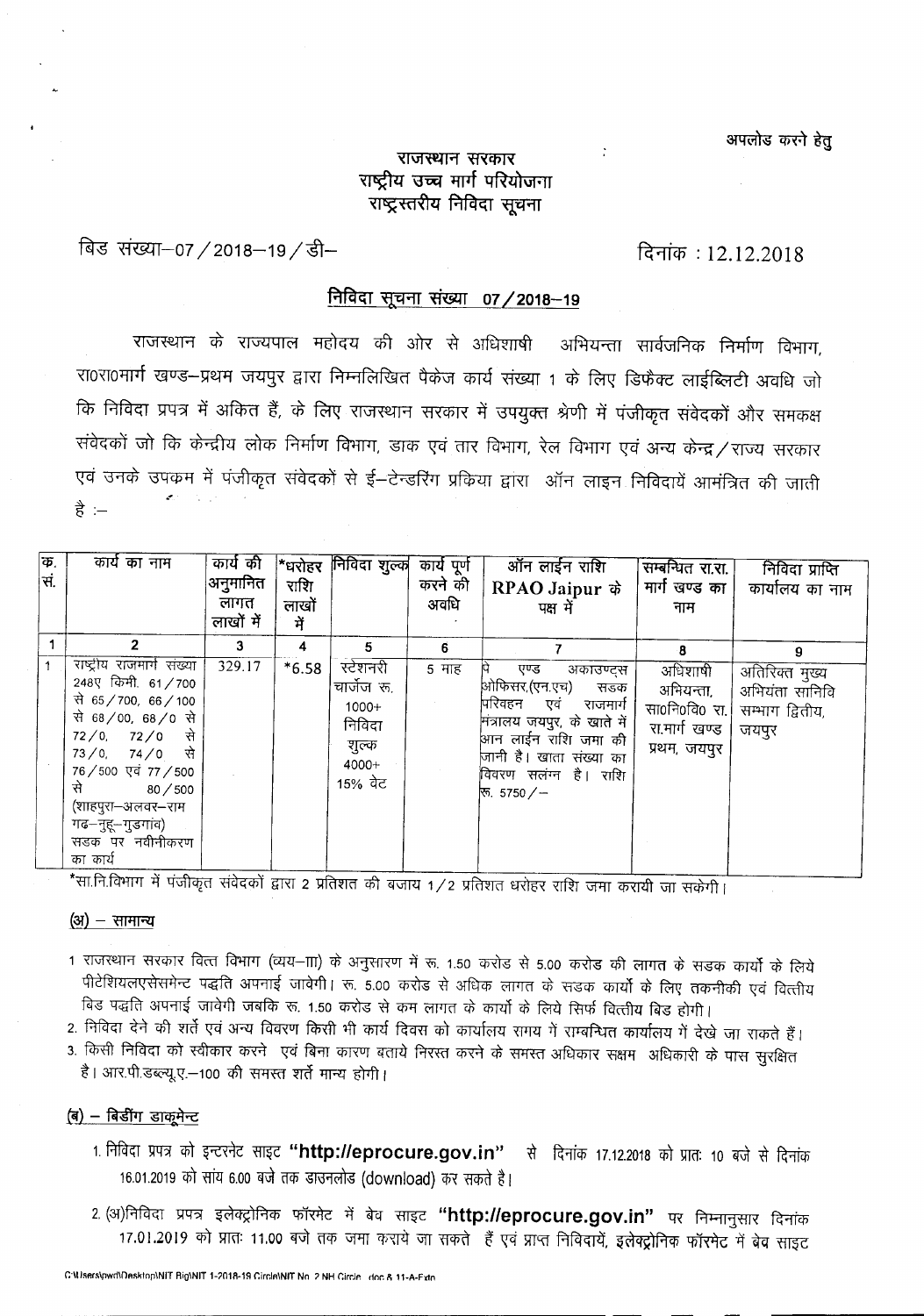"http://eprocure.gov.in" पर अतिरिक्त मुख्य अभियन्ता सा.नि.वि. सम्भाग द्वितीय, जयपुर के कार्यालय में उपस्थित निविदादाताओं या उनके प्रतिनिधियों के समक्ष दिनांक 18.01.2019 को सांय 04.00 बजे खोली जायेगी। यदि किशी कारणवश उस दिन अवकाश रहता है तो अगले दिन उसी समय व उसी स्थान पर निविदायें खोली जायेगी।

(व) निविदा की समस्त प्रकिया ऑन लाइन होगी ।

(स) प्रीबिड मिटिंग का आयोजन अधीक्षण अभियन्ता सानिवि एनएच वृत जयपुर के कार्यालय में दिनांक 02.01.2019 को प्रातः 11.00 बजे किया जायेगा। यदि किसी कारणवश उस दिन अवकाश रहता है तो अगले कार्य दिवस उसी समय व उसी स्थान पर प्री-बिड मिटिंग आयोजित की जावेगी। जिसमें निविदा की धारा 9.2 के अन्तर्गत दर्शाये अनुसार विभिन्न मुददों एवं प्रश्नों के उत्तर दिये जावेंगे। साथ ही बेवसाईट पर भी अपनी क्वेरिज दि. 02.01.2019 को प्रातः 11.00 बजे तक भेज सकते है।

(द)तंकनीकी निविदा में सफल निविदाताओं के वित्तीय निविदा प्रपत्र इलेक्ट्रोनिक फारमेट में बेवसाईट "http://eprocure.gov.in" पर संबंधित अतिरिक्त मुख्य अभियन्ता कार्यालय में खोली जायेगी। जिसके लिए समय एवं दिनांक सफल निविदा दाताओं को संबंधित अतिरिक्त मुख्य अभियन्ता द्वारा सूचित कर दिया जाएगा।

निविदा प्रपत्र को वेबसाईट "http://eprocure.gov.in" पर देखा जा सकता है। निविदा प्रपत्र में निविदाकर्ता के  $\overline{3}$ लिए योग्यता सूचना तथा निविदाकर्ता की पात्रता, प्लान, स्पेसिफिकेशन, ड्राइंग विभिन्न कार्यों की मात्रा एवं दरों का विवरण, नियम, शर्तें एवं अन्य विवरण वर्णित है। निविदादाता इन प्रपत्रों को डाउनलोड download कर सकते है। निविदादाता द्वारा निविदा एक के लिये धरोहर राशि अधिशाषी अभियन्ता सा.नि.वि. रा.रा.मार्ग खण्ड प्रथम जयपुर के पक्ष में बनाकर एवं निविदा **र्गुल्क कॉलम संख्या 7 में** अंकित नाम के पक्ष में ऑन लाईन खाते में जमा कराकर कार्यालय अतिरिक्त मुख्य अभियन्ता सा. नि.वि. सम्भाग द्वितीय, जयपुर कार्यालय में दिनांक 18.01.2019 को अपरान्ह 3.00 बजे तक एवं अधीक्षण अभियन्ता सा.नि.वि. रा.रा.मार्ग वृत जयपुर व अधिशाषी अभियन्ता सा.नि.वि. रा.रा.मार्ग खण्ड–प्रथम,जयपुर के कार्यालय में दिनांक 18.01.2019 को प्रातः 11.00 बजे तक जमा कराना आवश्यक है।

निविदा प्रपत्र के साथ निविदा खोलने की तिथि तक उपरोक्त सारणी के कॉलम संख्या 4 में दर्शायी गयी धरोहर राशि कार्य  $\overline{4}$ संख्या एक के लिये कार्यालय अतिरिक्त मुख्य अभियन्ता सा.नि.वि. सम्भाग द्वितीय, जयपुर कार्यालय में दिनांक 18.01.2019 को अपरान्ह 3.00 बजे तक एवं अधीक्षण अभियन्ता सा.नि.वि. रा.रा.मार्ग वृत जयपुर व अधिशाषी अभियन्ता सा.नि.वि. रा.रा. मार्ग खण्ड–प्रथम,जयपुर के कार्यालय में दिनांक 18.01.2019 को प्रातः 11.00 बजे तक जमा कराना आवश्यक है। धरोहर राशि निविदा प्रपत्र में दर्शाई गई किसी भी विधि से मान्य होगी एवं इसकी वैद्यता निविदा स्वीकृति की वैद्यता तिथि से पैतालीस (45) दिन अधिक होगी।

#### 5. <u>ई-टेन्डरिंग के लिये निविदा दाता हेतु</u> निर्देश

- अ. सभी निविदाओं को तृतीय श्रेणी का डिजिटल हस्ताक्षर प्रमाण पत्र देना होगा (जो कि बिड में जिस व्यक्ति का नाम होगा वह हस्ताक्षर करेगा) जो लाईसेन्सधारी से सत्यापित होगा। (लाईसेन्स धारी सीएण्डएस की लिस्ट "http://www.cca.gov.in)" पर देखा जा सकता है।)
- ब. ई-टेण्डरिंग में भाग लेने वाले निविदाओं को अपनी फर्म का रजिस्ट्रेशन **"http://eprocure.gov.in"** पर रजिस्टर करवाना होगा।
- स. ई–टेण्डर की सभी पूर्ण निविदायें सडक परिवहन एवं राजमार्ग मंत्रालय बेवसाईड की "http://eprocure.gov.in" दिनांक 17.12.2018 को प्रातः 10 बजे से दिनांक 16.01.2019 को सांय 6.00 बजे तक निःशुल्क देखी जा सकती हैं।

निमालिखित बातें ध्यान देने योग्य है:-

- (अ) बिड जमा कराने के दिनांक से कम से कम एक महीने तक रजिस्ट्रेशन मान्य होना चाहिये।
- (ब) रजिस्ट्रेशन मान्य होने के अवधि के दौरान ही बिड जमा कराना चाहिये।
- (स) बिड डौक्यूमेन्ट के सम्बन्ध में संशोधन / स्पष्टीकरण मौर्थ के ई-टेण्डर पोर्टल http://eprocure.gov.in पर देखा जा सकता है।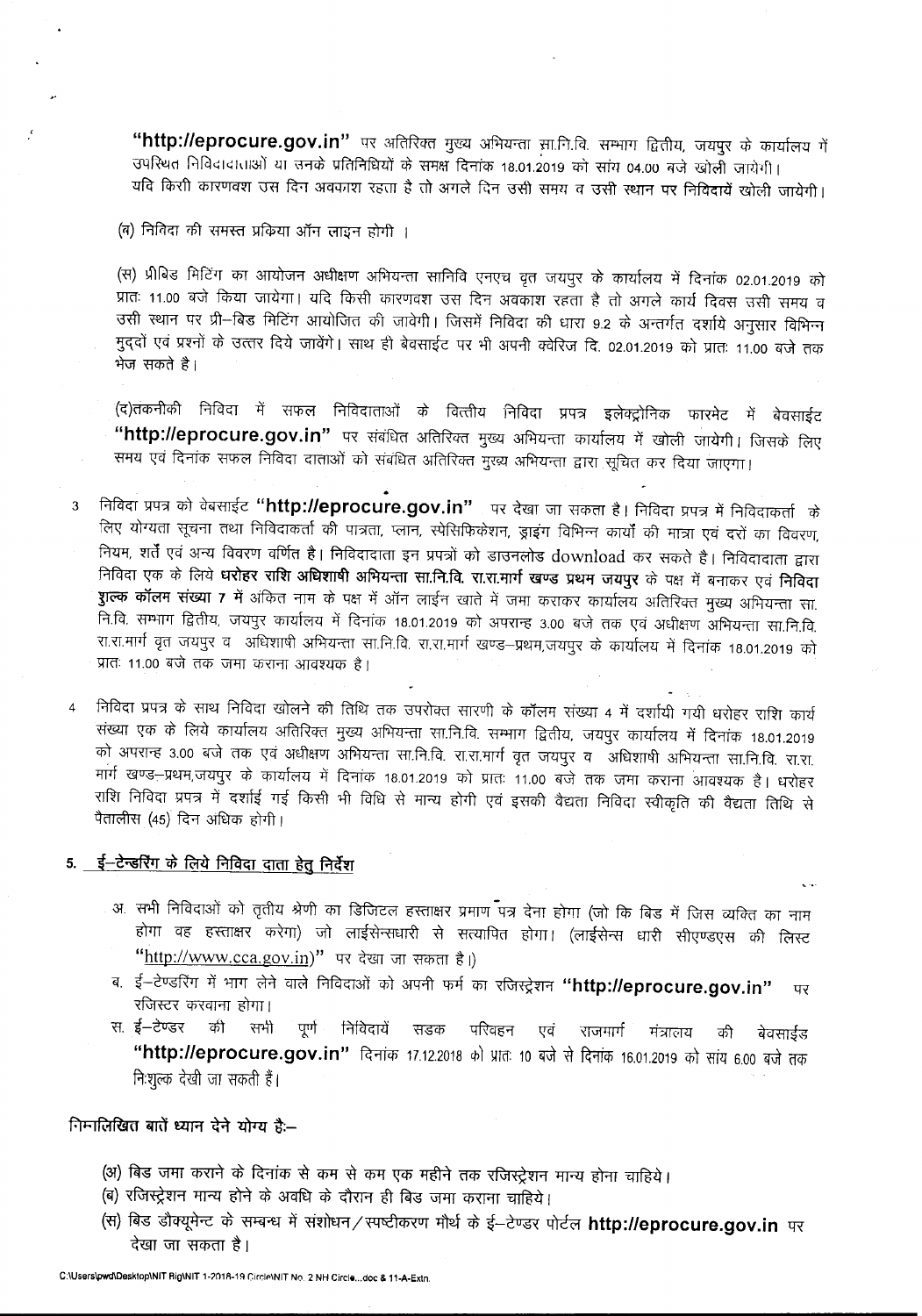- (द) यदि फर्म/संयुक्त सपक्रम मौर्थ के ई-टेण्डर पोर्टल http://eprocure.gov.in पर पहले से ही पंजीकृत हो एवं पंजीकरण की अवधि समाप्त नहीं हुई हो तो फर्म/संयुक्त उपकम को नया पंजीकरण कराने की आवश्यकता नहीं है।
- निविदा सूचना इटरनेट साइट "http://eprocure.gov.in" पर उपलब्ध है । 6.
- अन्य विवरण निविदा प्रपत्रों में उपलब्ध हैं।  $\overline{7}$ .

अिजय भपेश )

अधिशाषी अभियन्ता सानिवि रा.रा.मार्ग खण्ड—प्रथम जयूपर

 $3439 - 54$ क्रमांक:—

दिनांक 12.12.2018

प्रतिलिपि निम्न को सूचनार्थ एवं आवश्यक कार्यवाही हेतु प्रस्तुत हैं :-

- 1. प्रमुख शासन सचिव सा0नि0वि0, राज0,जयपुर।
- 2. शासन सचिव सा0नि0वि0, राज0,जयपुर ।
- मुख्य अभियन्ता एवं क्षेत्रीय अधिकारी, सडक परिवहन एवं राजमार्ग मंत्रालय भारत सरकार, डी.सी.एम. अजमेर रोड  $3<sup>1</sup>$ जयपुर।
- 4. मुख्य अभियंता, सा0नि0विभाग,राज0,जयपुर/मुख्य अभियंता(भवन),मुख्य अभियन्ता(पी.एम.जी.एस.वाई.), मुख्य अभियंता(एस. एस.), सा0नि0वि0, राज0, जयपुर ।
- अतिरिक्तं मुख्यं अभियन्ता, साoनिoवि, जोन–ा, जयपुर–ाा, ⁄अजमेर ⁄ उदयपुर ⁄ जोधपुर ⁄ कोटा ⁄ बीकानेर ⁄ भरतपुर ।  $5.$
- 6. अधीक्षण अभियंता, सा0नि0वि0, रा.रा.मार्ग वृत जयपुर/जोधपुर/बीकानेर/कोटा।
- ७. अधीक्षण अभियन्ता (रा.रा.)/सी.ए.ओ. (रा.रा.)/प्रशासनिक अधिकारी (वर्क्स)/मुख्य अभियंता कार्यालय, राजस्थान जयपुर।
- 8. ए.सी.पी. कार्यालय मुख्य अभियन्ता सार्वजनिक निर्माण विभाग, राजस्थान जयपुर को विभाग की निविदा वेबसाईड पर अपलोड करने हेत्।
- 
- 10. सहायक अभियन्ता, सा.नि.वि. रा.रा.मार्ग उपखण्ड—शाहपुरा/हरमाडा/द्वितीय, जयपुर/दौसा/लालसोट/करौली/टोंक।
- 11. अध्यक्ष, जयपुर बिल्डर्स एसोसिएशन, सार्वजनिक निर्माण विभाग परिसर, जयपुर।

र्लय भूपेश ) अधिशाषी अभियन्ता सानिवि रा.रा.मार्ग खण्ड–प्रथम जयुपर